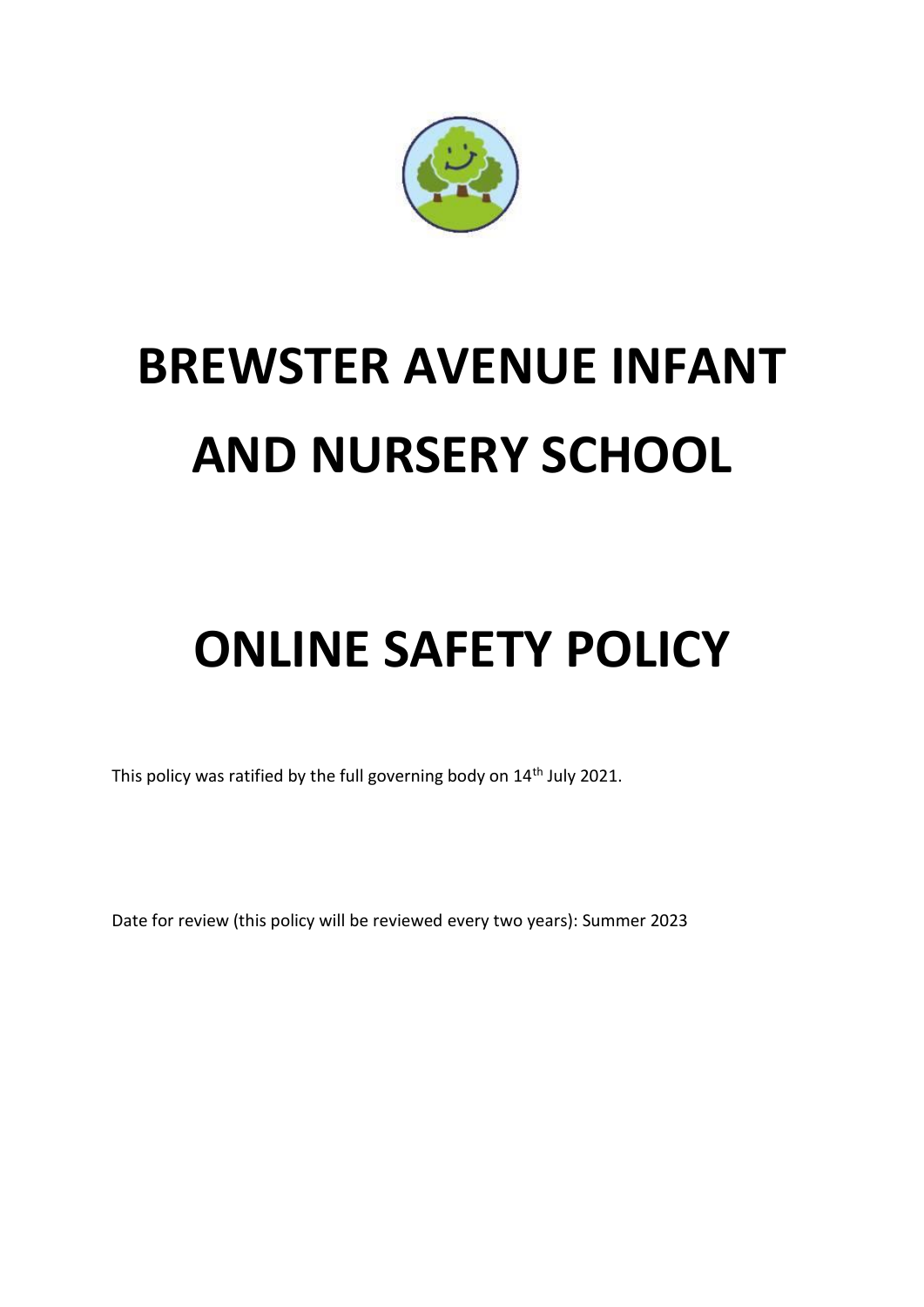### Contents

| Network Manager / Technical staff  Error! Bookmark not defined. |  |
|-----------------------------------------------------------------|--|
|                                                                 |  |
|                                                                 |  |
|                                                                 |  |
|                                                                 |  |
|                                                                 |  |
|                                                                 |  |
|                                                                 |  |
|                                                                 |  |
|                                                                 |  |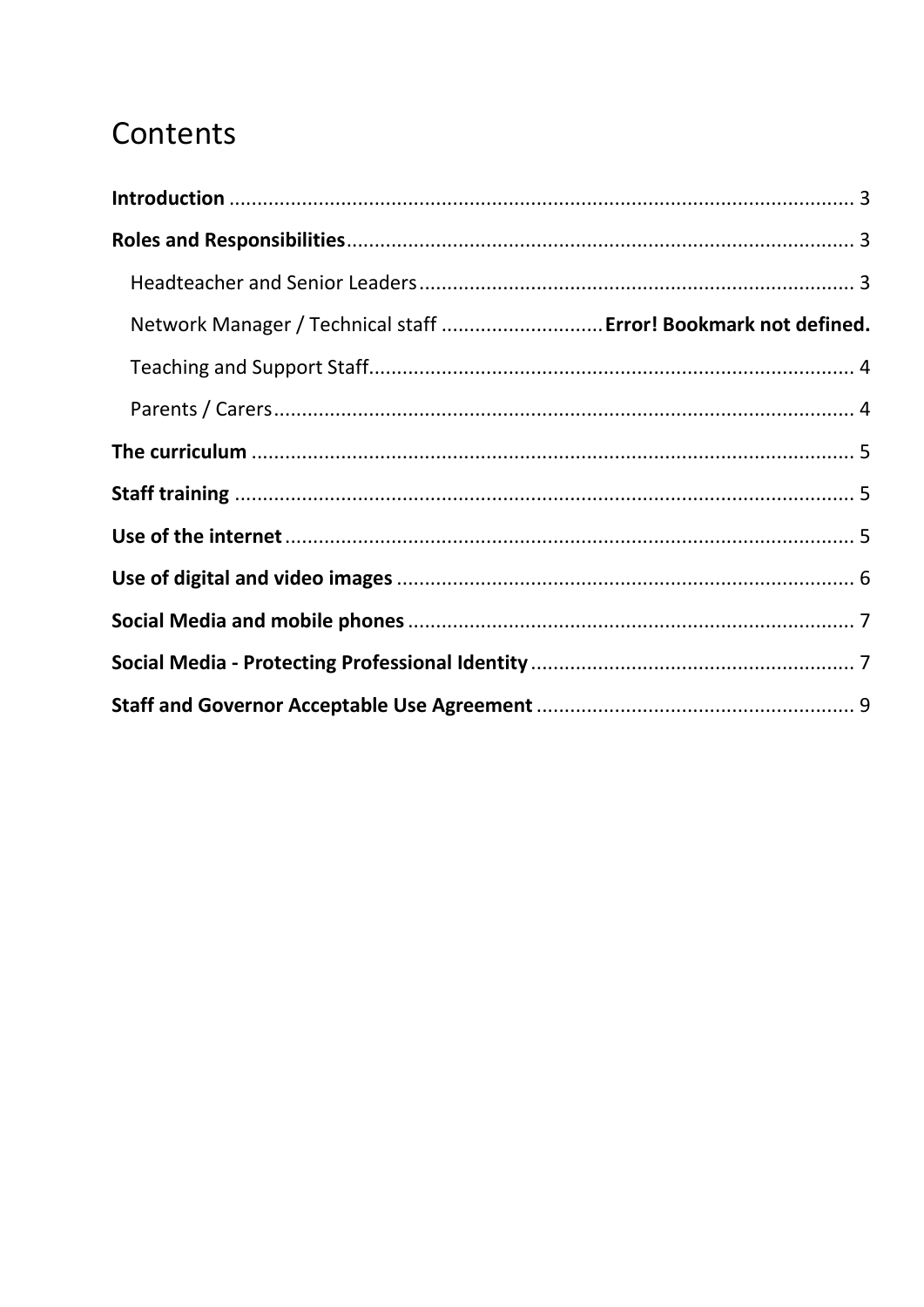#### <span id="page-2-0"></span>**Introduction**

This policy applies to all members of the Brewster Avenue Infant and Nursery School community (including staff, students / pupils, volunteers, parents / carers, visitors, community users) who have access to and are users of school / academy digital technology systems, both in and out of the school.

Digital technologies have become integral to the lives of children and young people, both within schools and outside school. These technologies are powerful tools, which open up new opportunities for everyone. These technologies can stimulate discussion, promote creativity and stimulate awareness of context to promote effective learning. Everyone should have an entitlement to safe internet access at all times.

#### <span id="page-2-1"></span>**Roles and Responsibilities**

#### <span id="page-2-2"></span>Headteacher and Senior Leaders

- The Headteacher has a duty of care for ensuring the safety (including online safety) of members of the school community.
- takes day to day responsibility for online safety issues and has a leading role in establishing and reviewing the school online safety policies / documents
- ensures that all staff are aware of the procedures that need to be followed in the event of an online safety incident taking place.
- provides training and advice for staff
- liaises with the Local Authority
- liaises with school technical staff
- receives reports of online safety incidents and creates a log of incidents to inform future online safety developments

#### The ICT Contractor (currently ARK ICT)

The Technical Staff are responsible for ensuring:

- that the school's technical infrastructure is secure and is not open to misuse or malicious attack
- that the school meets required online safety technical requirements
- that users may only access the networks and devices through a properly enforced password protection policy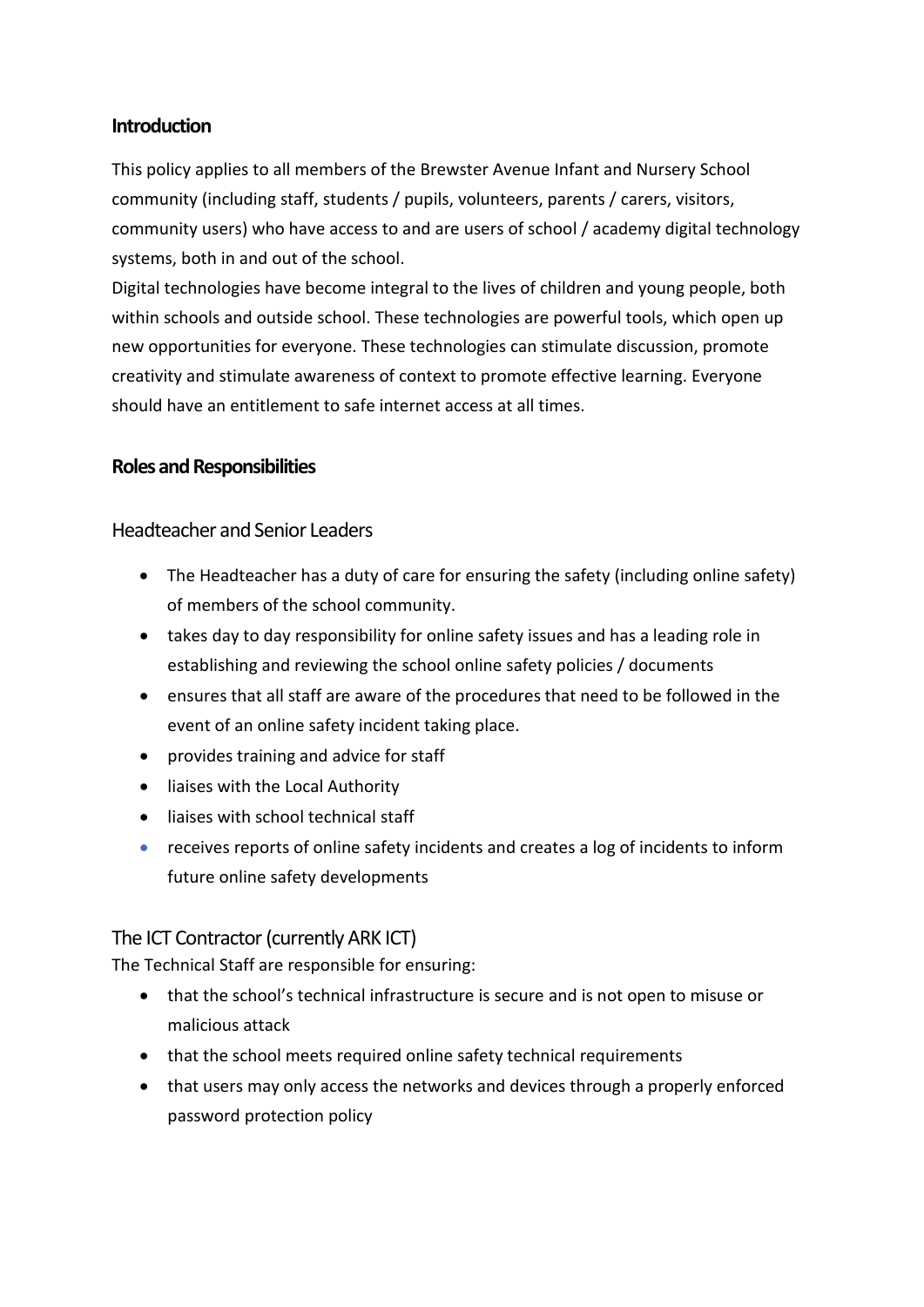- that they keep up to date with online safety technical information in order to effectively carry out their online safety role and to inform and update others as relevant
- that the use of the network is regularly monitored in order that any misuse / attempted misuse can be reported to the Headteacher for investigation / action / sanction
- that monitoring software / systems are implemented and updated as agreed in school policies

#### <span id="page-3-0"></span>Teaching and Support Staff

Are responsible for ensuring that:

- they have an up to date awareness of online safety matters and of the current school Online Safety Policy and practices
- they have read, understood and signed the Staff Acceptable Use Agreement
- they report any suspected misuse or problem to the Headteacher for investigation / action / sanction
- all digital communications with students / pupils / parents / carers should be on a professional level and only carried out using official school systems
- online safety issues are embedded in all aspects of the curriculum and other activities
- students understand and follow the Online Safety Policy and acceptable use policies

#### <span id="page-3-1"></span>Parents / Carers

Parents and Carers play a crucial role in ensuring that their children understand the need to use the internet / mobile devices in an appropriate way. The school will take every opportunity to help parents understand these issues through parents' evenings, newsletters, letters, website and information about national / local online safety campaigns / literature e.g. Internet Safety Day. Parents and carers will be encouraged to support the school in promoting good online safety practice and to follow guidelines on the appropriate use of:

- digital and video images taken at school events
- access to parents' sections of the website and on-line student / pupil records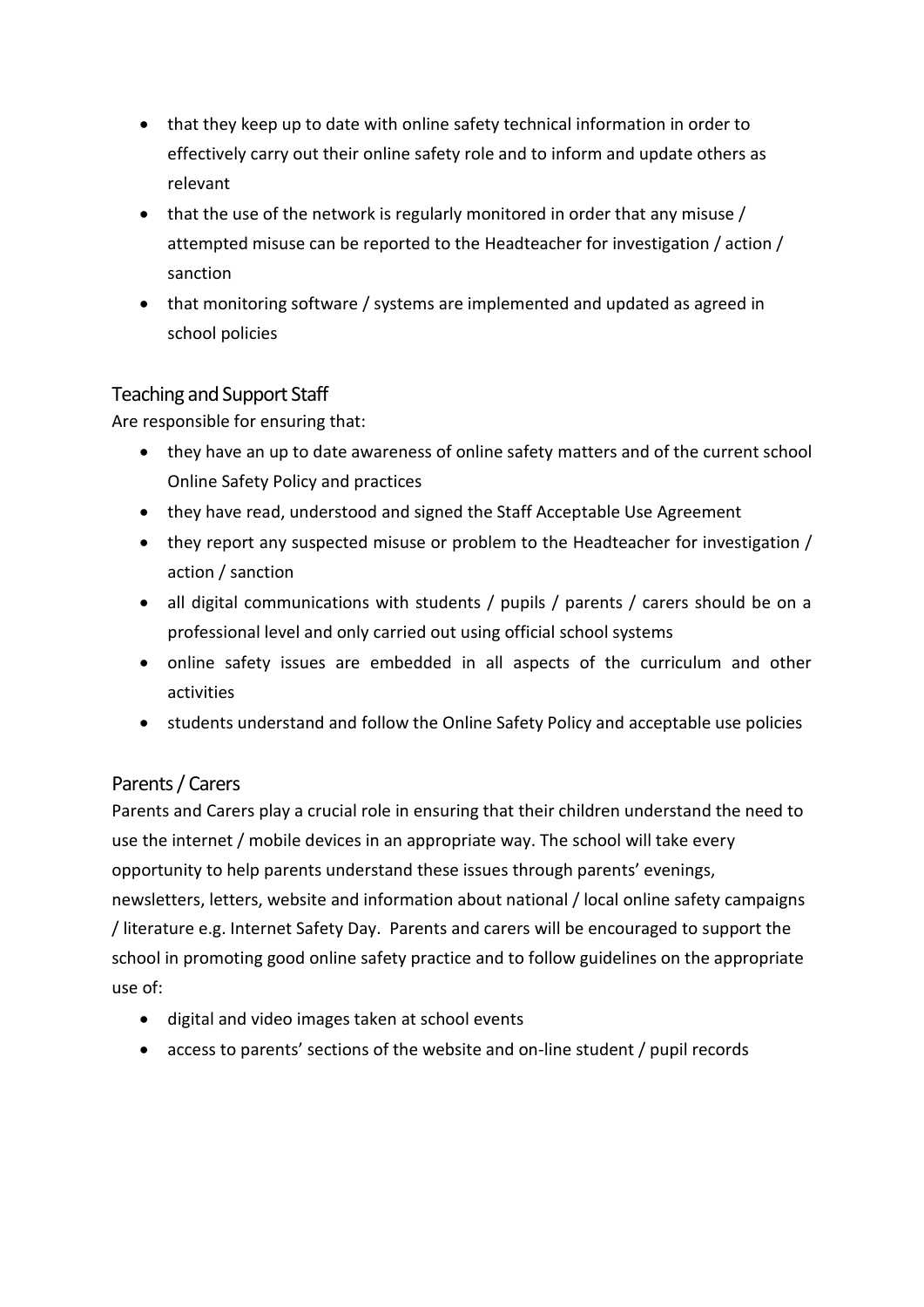#### <span id="page-4-0"></span>**The curriculum**

The education of pupils in online safety / digital literacy is an essential part of the school's online safety provision. Children and young people need the help and support of the school to recognise and avoid online safety risks and build their resilience.

Online safety should be a focus in all areas of the curriculum and staff should reinforce online safety messages across the curriculum.

- A planned online safety curriculum should be provided as part of Computing / PHSE / other lessons and should be regularly revisited (at least termly)
- Key online safety messages should be reinforced as part of a planned programme of assemblies

#### <span id="page-4-1"></span>**Staff training**

It is essential that all staff receive online safety training and understand their responsibilities, as outlined in this policy. Training will be offered as follows:

- Annual online safety training will be delivered to staff as part of annual safeguarding training. This will be regularly updated and reinforced. An audit of the online safety training needs of all staff will be carried out regularly.
- All new staff should receive the Online Safety Policy as part of their induction programme and complete an Acceptable Use Agreement.

#### <span id="page-4-2"></span>**Use of the internet**

Internet use is a part of the statutory curriculum and a necessary tool for staff and pupils. The purpose of internet use in school is to raise educational standards, to promote pupil achievement, to support the professional work of staff and to enhance the school's management information systems. Internet access is an entitlement for students who show a responsible and mature approach to its use.

Internet access in the school is provided via a broadband link through an education specific provider E2BN. Filtering appropriate to the age of the pupils and appropriate virus protection is installed. Internet use is monitored and Wi-Fi access to the school's broadband service is protected by password.

The school will take all reasonable precautions to ensure that pupils only access appropriate material. However, due to the nature of internet content, it is not possible to guarantee that unsuitable material will never appear on a school device.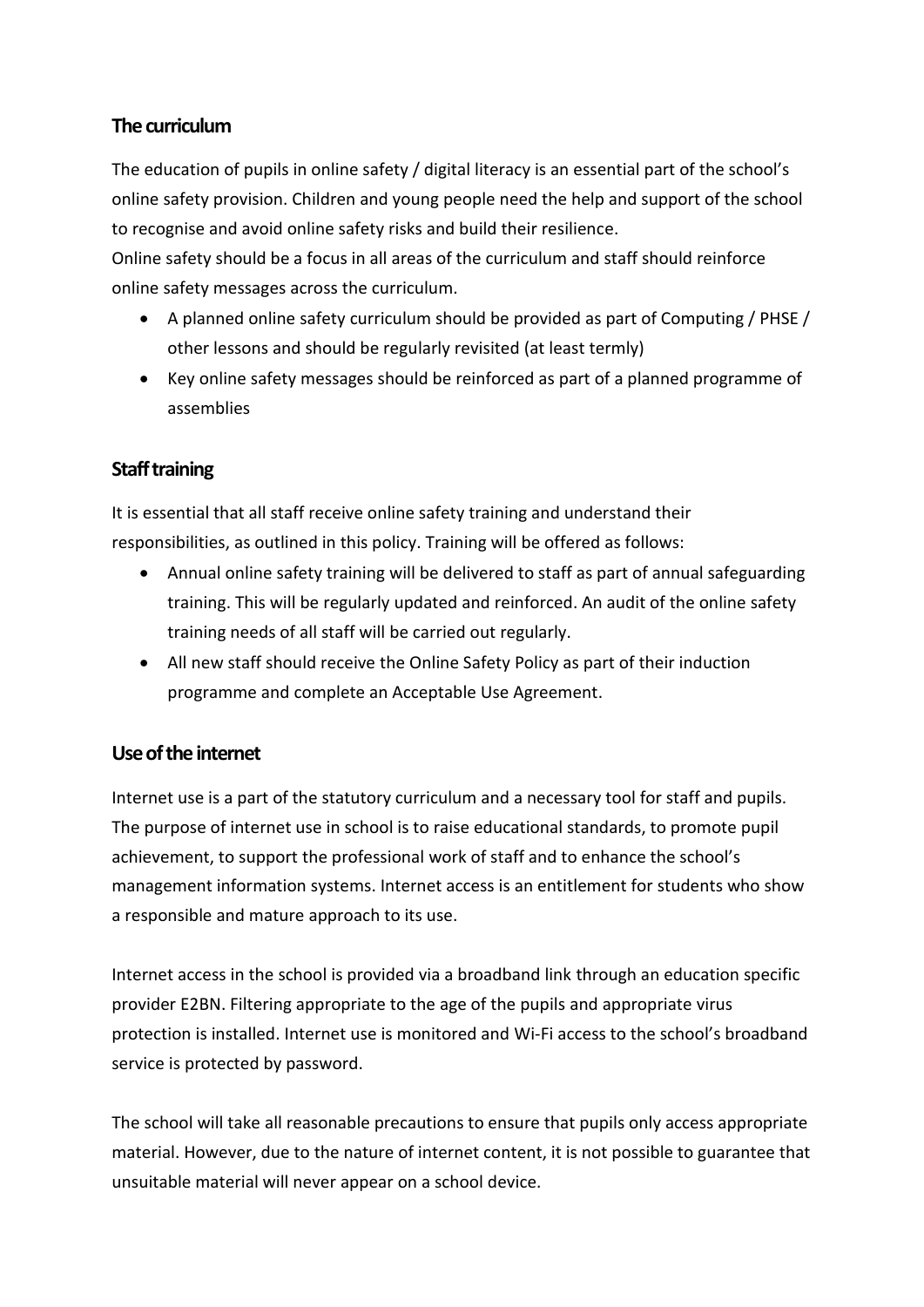As part of the curriculum, pupils will be made aware of the guidelines for the acceptable use of the internet and what is not acceptable. All pupils will be given clear objectives when using the internet and will receive regular reminders on responsible use. Internet based activities will be planned to enrich learning. Curriculum activities that involve the use of the internet for gathering information and resources will develop pupils' skills in locating and evaluating material. Pupils will be taught how to judge the validity and likely accuracy of information found online. Where material gathered from the internet is used by pupils in their own work they will be taught to acknowledge the source of the information where appropriate.

The school will ensure that the use of internet materials by staff and pupils complies with copyright law.

#### <span id="page-5-0"></span>**Use of digital and video images**

The development of digital imaging technologies has created significant benefits to learning, allowing staff and pupils instant use of images that they have recorded themselves or downloaded from the internet. However, staff, parents / carers and pupils need to be aware of the risks associated with publishing digital images on the internet. The school will inform and educate users about these risks and will implement policies to reduce the likelihood of the potential for harm:

- When using digital images, staff should inform and educate pupils about the risks associated with the taking, use, sharing, publication and distribution of images. In particular, they should recognise the risks attached to publishing their own images on the internet e.g. on social networking sites.
- Written permission from parents or carers will be obtained before photographs of students / pupils are published on the school website / social media / local press
- In accordance with guidance from the Information Commissioner's Office, parents / carers are welcome to take videos and digital images of their children at school events for their own personal use (as such use in not covered by the Data Protection Act). To respect everyone's privacy and in some cases protection, these images should not be published / made publicly available on social networking sites, nor should parents / carers comment on any activities involving other pupils in the digital / video images.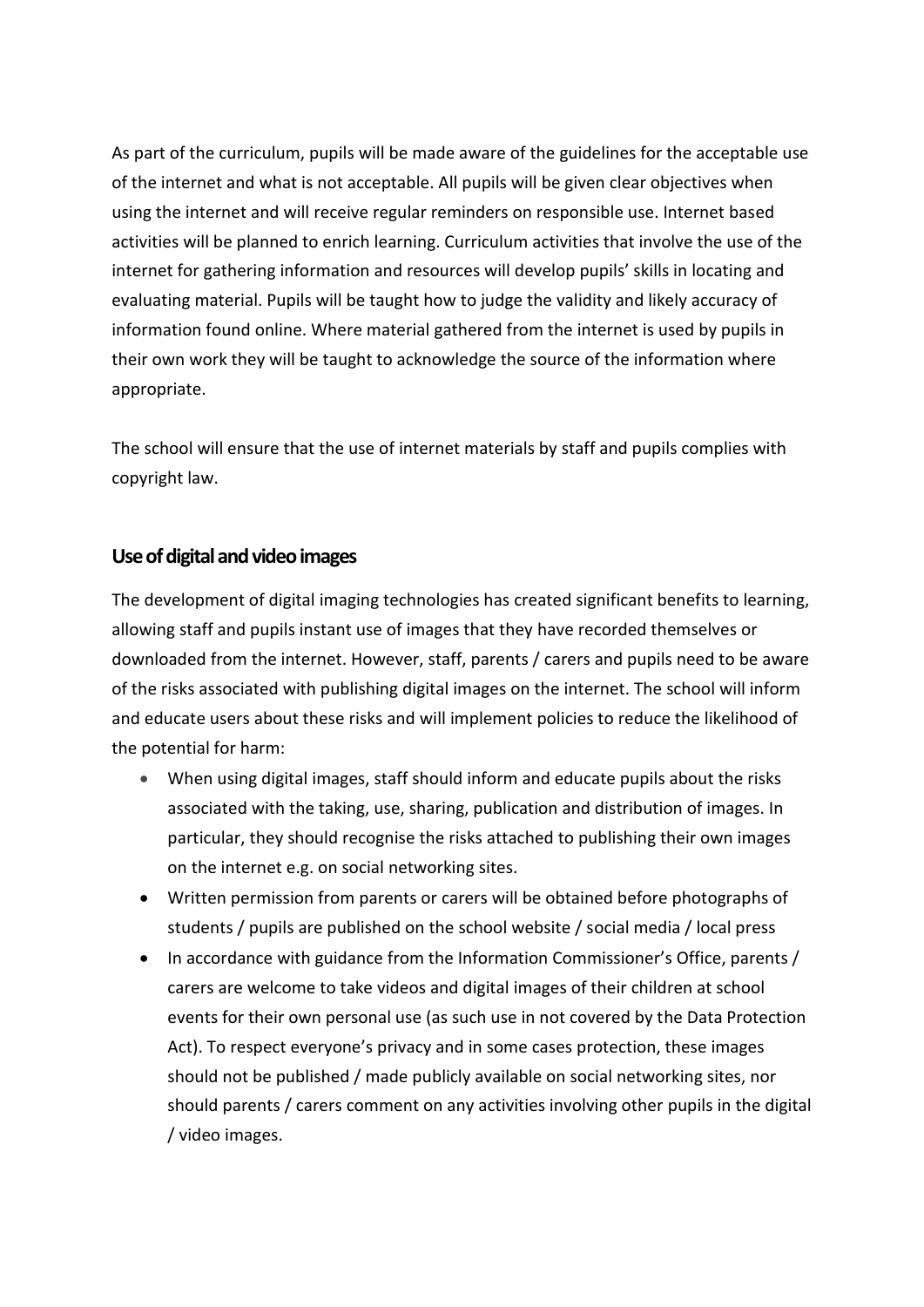- Staff are allowed to take digital / video images to support educational aims, but must follow school policies concerning the sharing, distribution and publication of those images. Those images should only be taken on school equipment; the personal equipment of staff should not be used for such purposes.
- Care should be taken when taking digital / video images that pupils are appropriately dressed and are not participating in activities that might bring the individuals or the school into disrepute.
- Photographs published on the website, or elsewhere that include pupils will be selected carefully and will comply with good practice guidance on the use of such images.
- Pupils' full names will not be used anywhere on a website or blog, particularly in association with photographs.

#### <span id="page-6-0"></span>**Social Media and mobile phones**

Children are not permitted to have mobile phones with them in school and the use of social media is not permitted by children in school.

Social media e.g. Twitter may be used where it is via the official school account and by authorised staff.

The use of mobile phones is not permitted when children are on site except in offices or the staff room. Mobile phones should be stored in lockers for the duration of the school day.

#### <span id="page-6-1"></span>**Social Media -Protecting Professional Identity**

All schools, academies, MATs and local authorities have a duty of care to provide a safe learning environment for pupils and staff. Schools/academies, MATs and local authorities could be held responsible, indirectly for acts of their employees in the course of their employment. Staff members who harass, engage in online bullying, discriminate on the grounds of sex, race or disability or who defame a third party may render the school or local authority liable to the injured party. Reasonable steps to prevent predictable harm must be in place.

The school provides the following measures to ensure reasonable steps are in place to minimise risk of harm to pupils, staff and the school through:

- Ensuring that personal information is not published
- Training is provided including: acceptable use; social media risks; checking of settings; data protection; reporting issues.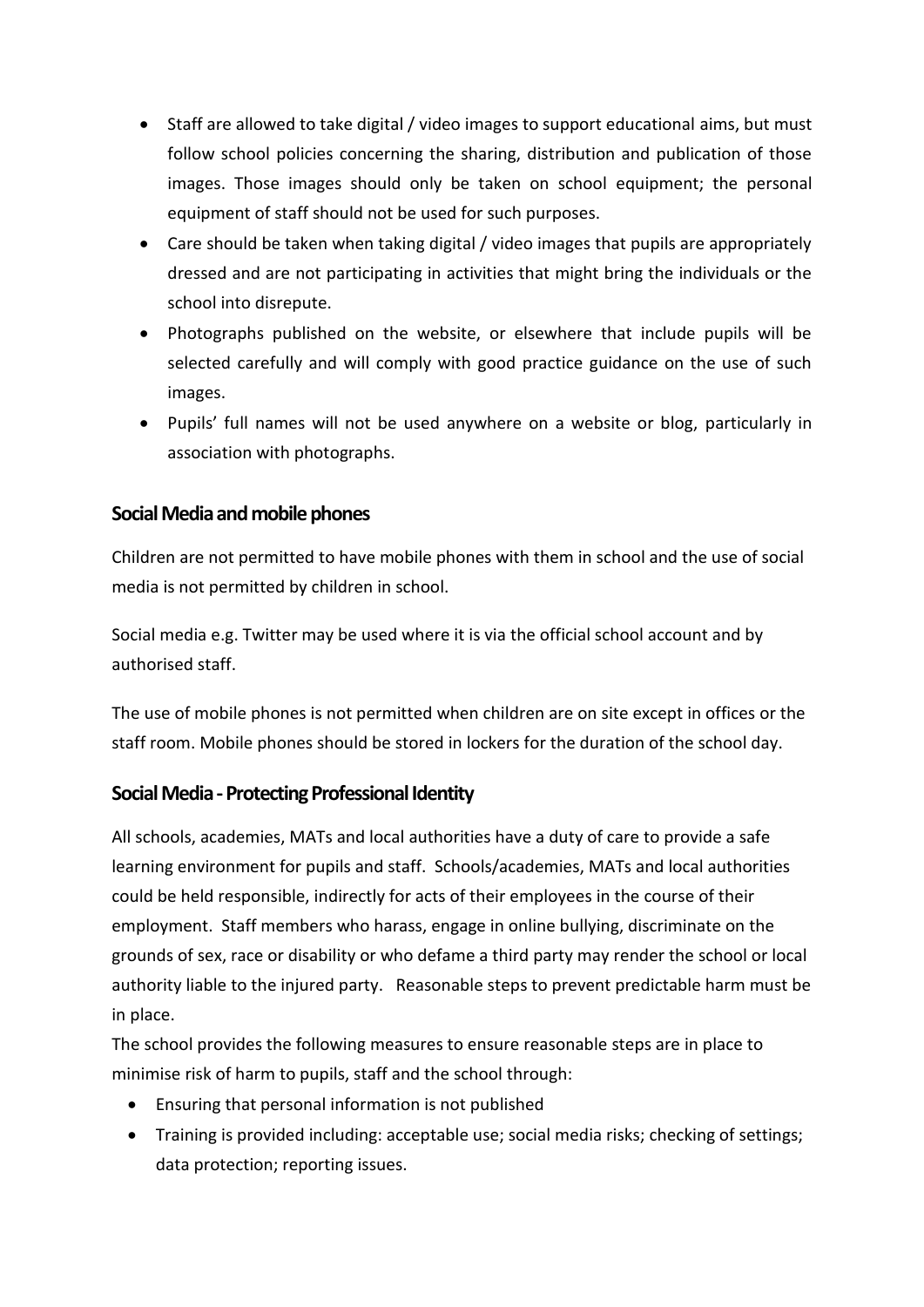School staff should ensure that:

- No reference should be made in social media to pupils, parents / carers or school staff
- They do not engage in online discussion on personal matters relating to members of the school community
- Personal opinions should not be attributed to the school or local authority
- Security settings on personal social media profiles are regularly checked to minimise risk of loss of personal information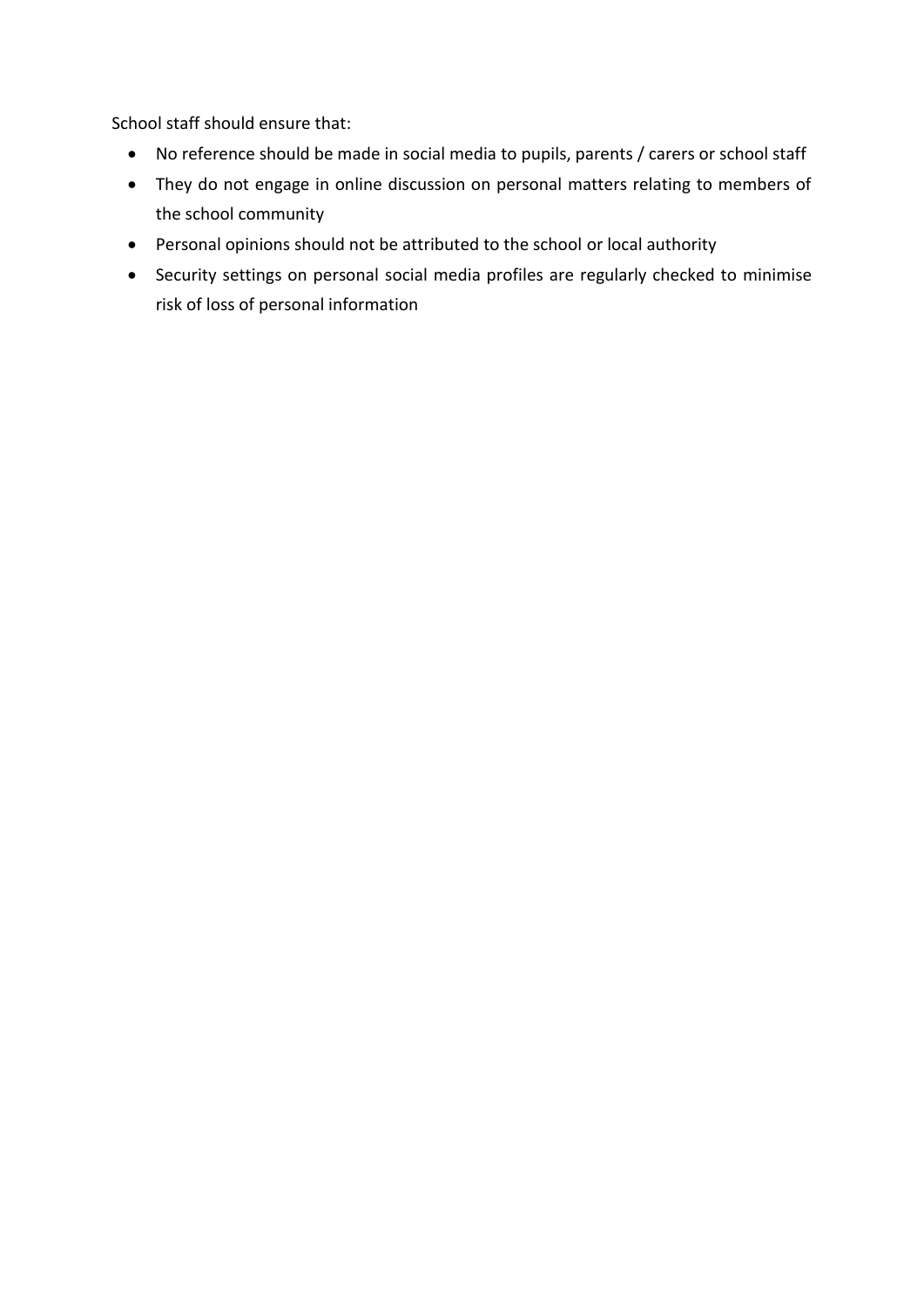

#### **Staff and Governor Acceptable Use Agreement**

<span id="page-8-0"></span>This Acceptable Use Agreement is intended to ensure:

- that staff and governors will be responsible users and stay safe while using the internet and other communications technologies for educational, personal and recreational use
- that school systems and users are protected from accidental or deliberate misuse that could put the security of the systems and users at risk
- that staff are protected from potential risk in their use of technology in their everyday work

For my professional and personal safety:

- I will keep my usernames and passwords safe and secure I will not share it, or try to use any other person's username and password. I understand that I should not store passwords where it is possible that someone may steal it
- I will report any unpleasant, illegal, inappropriate or harmful material or incidents involving members of the school community to the Headteacher
- I will only communicate with pupils and parents/carers using official school systems. Any such communication will be professional in tone and manner. I will not contact pupils or parents/carers using personal email and if I use my personal phone, I will withhold the number
- I understand that all my use of the school digital technology and communications systems can be monitored and logged and can be made available, on request, to the Headteacher

I understand that everyone has equal rights to use technology as a resource and:

- I understand that the school systems and devices are primarily intended for educational use and that I will not use them for personal or recreational use unless I have permission
- I will not try (unless I have permission) to make large downloads or uploads that might take up internet capacity and prevent other users from being able to carry out their work
- I will not use the school systems or devices for on-line gaming, on-line gambling, internet shopping, file sharing, or video broadcasting (e.g. YouTube), unless I have permission from SLT to do so

I will act as I expect others to act toward me:

- I will respect others' work and property and will not access, copy, remove or otherwise alter any other user's files, without the owner's knowledge and permission
- I will be polite and responsible when I communicate with others, I will not use strong, aggressive or inappropriate language and I appreciate that others may have different opinions
- I will not take or distribute images of anyone without their permission